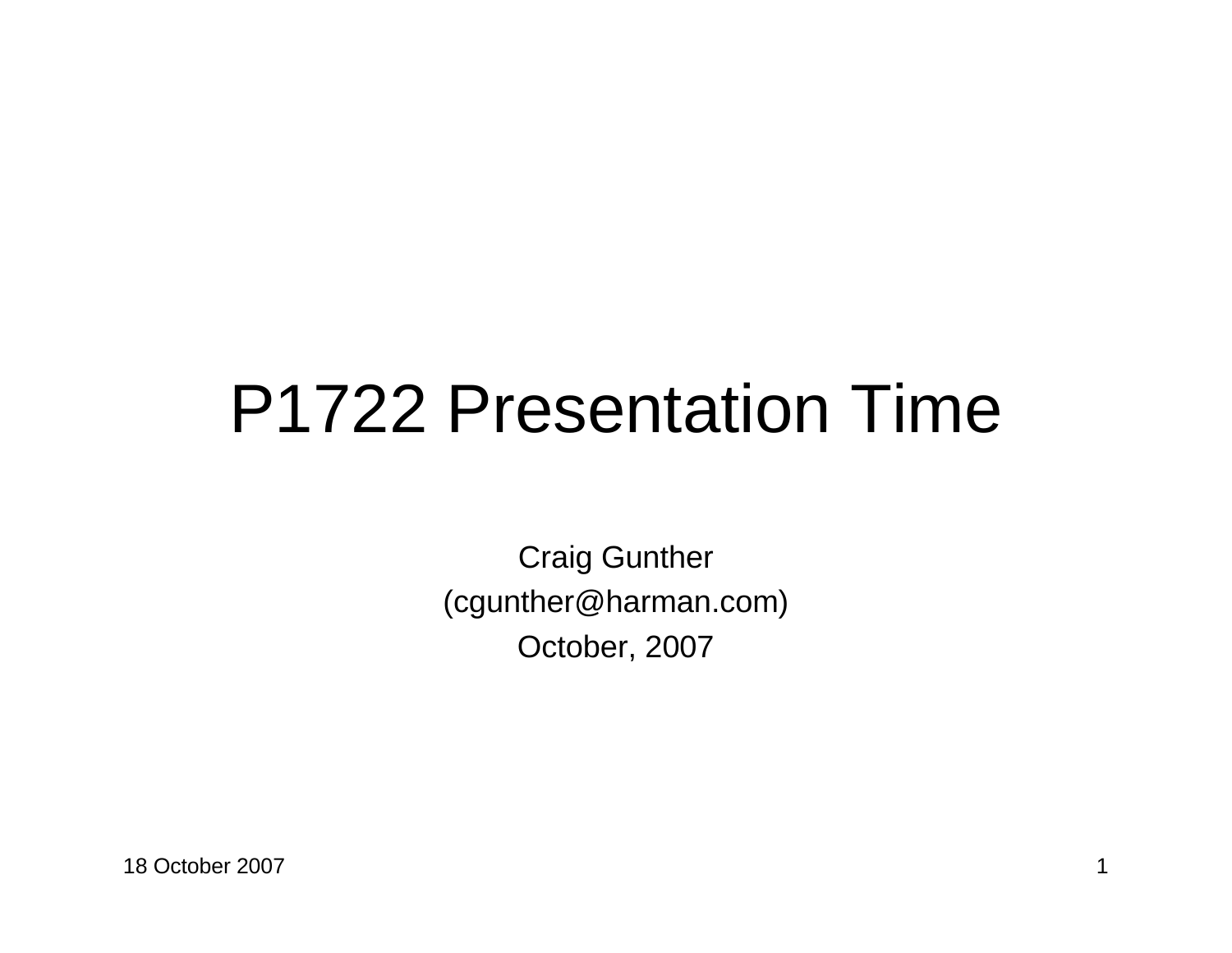# P1722 Presentation Time

#### **Topics**

- Recommendations
- Existing PT Definition
- Proposed PT Definition
- 61883-6 Audio Format (example)
- P1722 A/V Network Requirements
- 802.1AS GrandMaster Changes
- 1394/AVB Gateway
- Unanswered Questions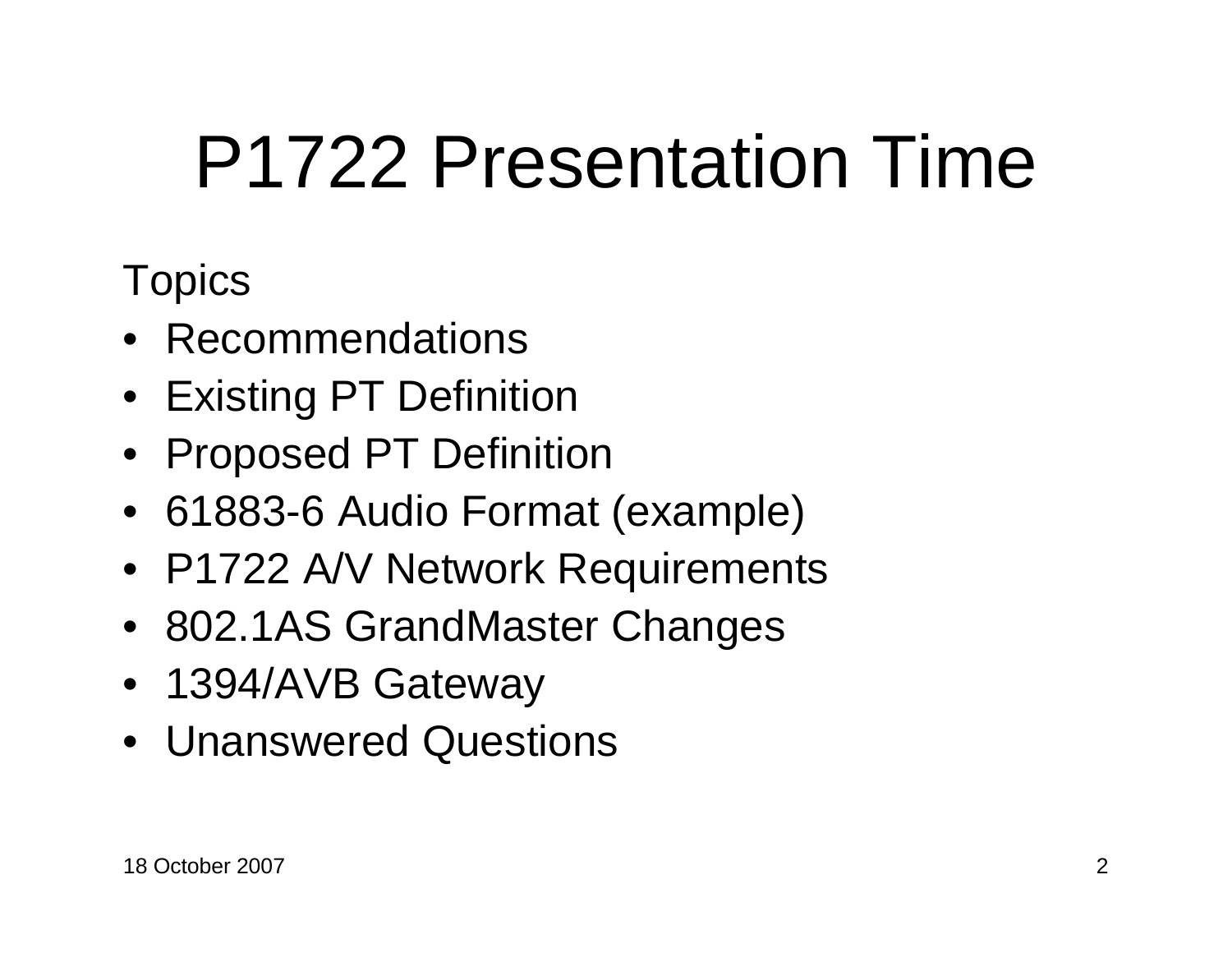### Recommendations

- 1. Redefine avbtp\_timestamp as nanosecond based presentation time (0-4.3 second range)
- 2. Utilize existing SYT\_INTERVAL on -6 audio packets
- 3. When Listener notices a large Presentation Time mismatch it should free-run for several packets (this is a GrandMaster change)
- 4. When Presentation Time mismatch is small Listener should adjust frequency
- 5. Talker's cannot change the Presentation Time Offset of a running stream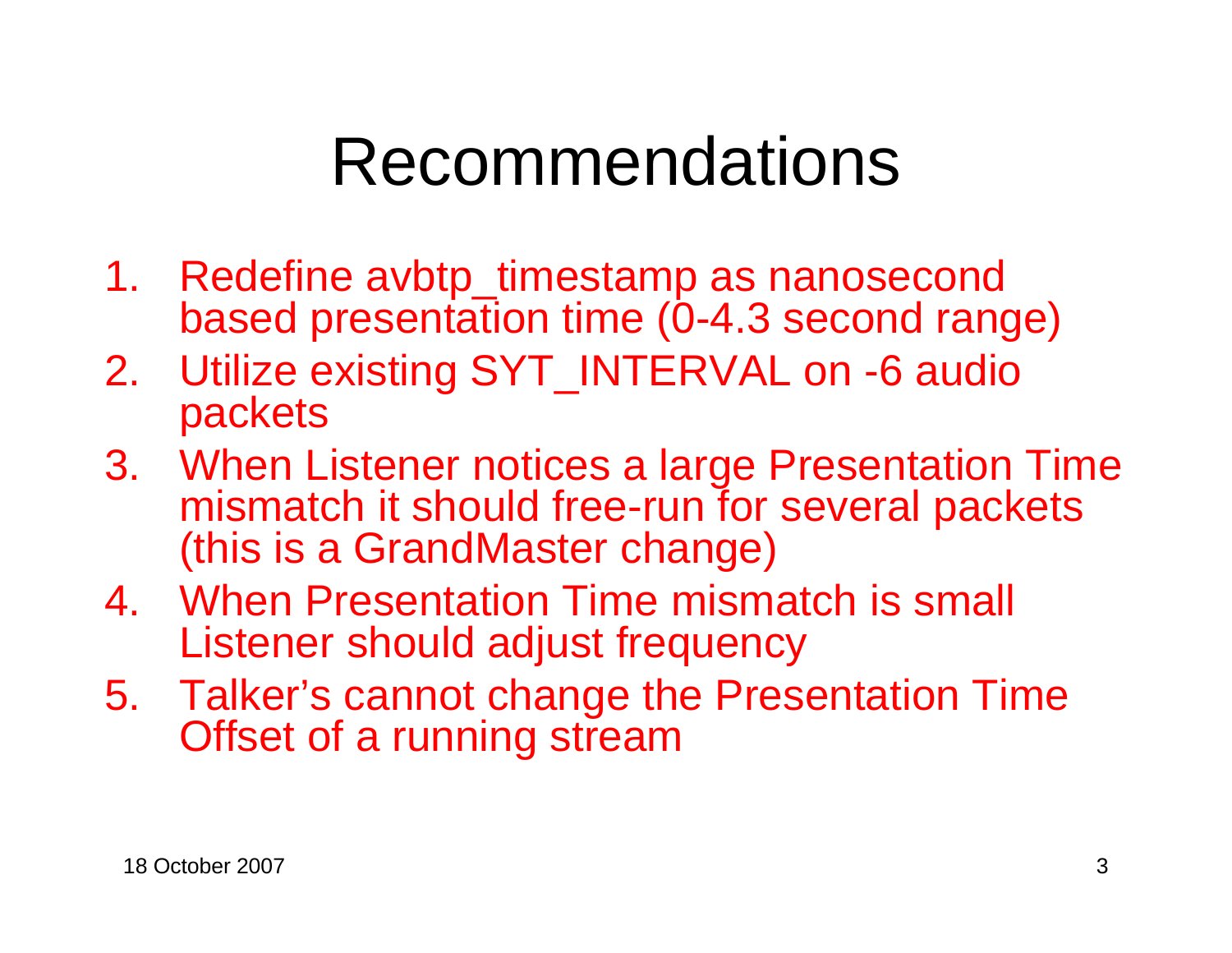## Existing PT Definition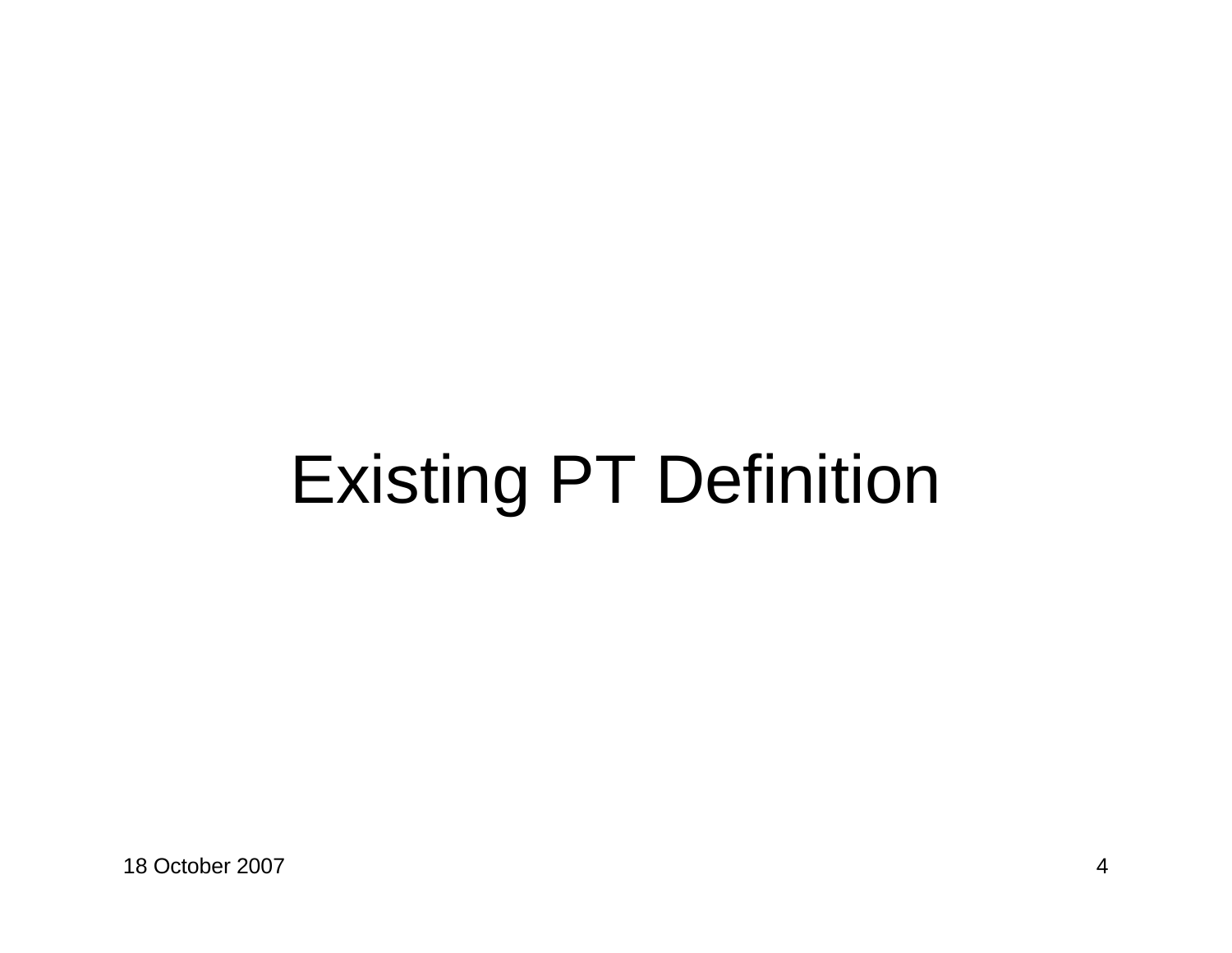### Existing PT Definition (16883 SYT-based Presentation Time)

- 16-bit SYT on Part 2, 3, 5 & 6
	- 2ms maximum Presentation Time Offset
	- Class B traffic allows 10ms over 7 hops (1.4ms/hop)
		- 2ms only works for 2 hops
- 24.576MHz Cycle Time clock $\bullet$ 
	- ~40.7ns accuracy
	- Clock conversions imply jitter
- $\bullet$  Cycle Master
	- Every node must now be Cycle Master capable
	- Must define negotiation process
		- Another PTP-like problem to solve
		- What if a better one comes along?
		- What if current one disconnects?
- Requires periodic CYCLE\_START packet •
	- Are there latency issues to address here?
	- Cross timestamp approach still requires some type of Cycle Master
- $\bullet$  Only applicable to 16883-based encapsulation
	- Do we really need to develop a new scheme for every encapsulation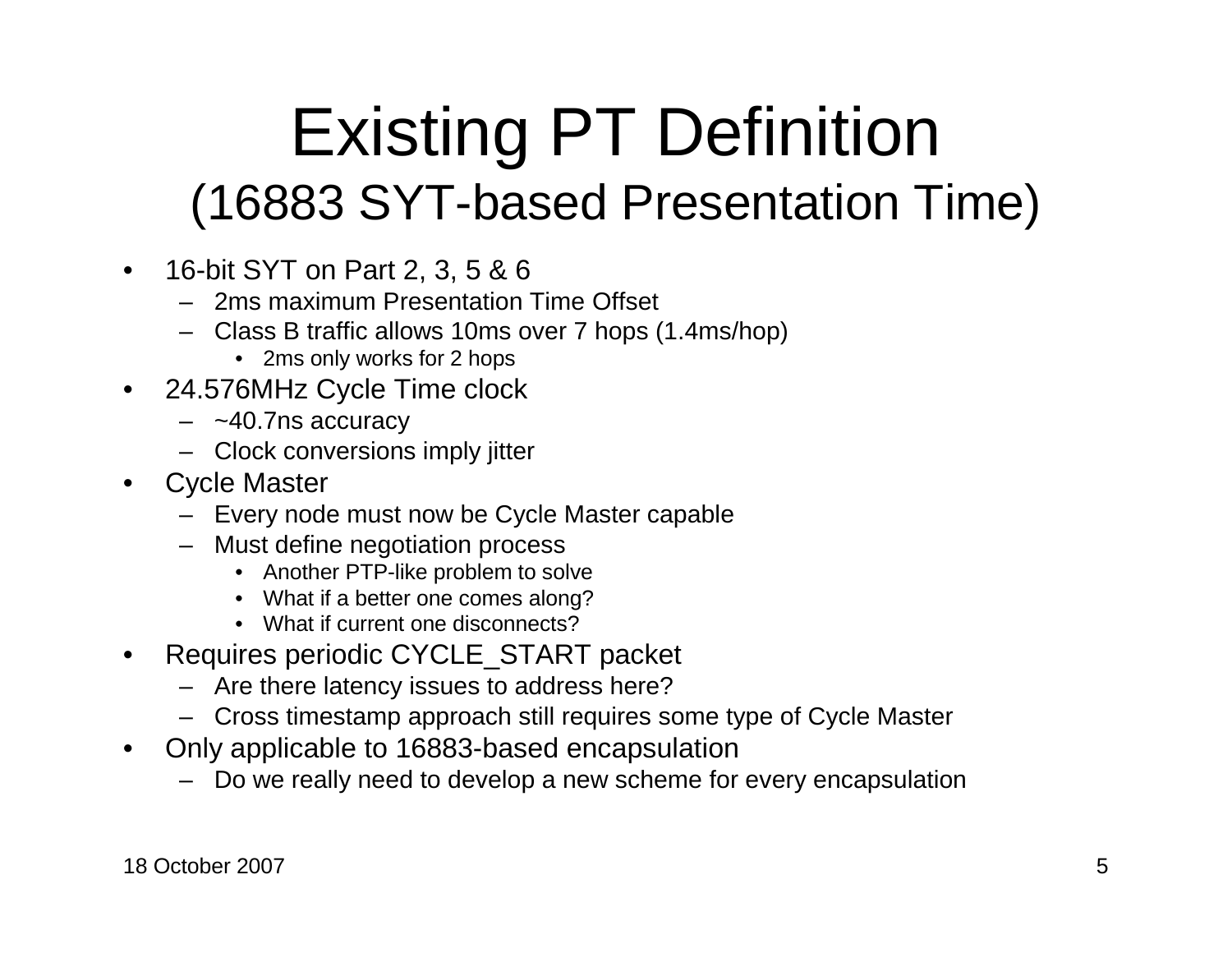### Existing PT Definition (Problems with 16-bit/2ms Presentation Time)



- •Assume Class 5 stream - 10ms for 7 hops (1.4ms per hop)
- • Assume 16-bit Presentation timestamp is set to 1.5ms
	- 16-bits allows a maximum presentation time of 2ms, then wrapping occurs–
	- –1.5ms will wrap and match at 3.5ms, 5.5ms, 7.5ms, etc
- • Packet arrival times
	- $L_1$  arrival time @ 2.8ms, 16-bit timestamp will wrap and match at 3.5ms, then be played –
	- – $L_2$  arrival time @ 4.2ms, 16-bit timestamp will wrap twice and match at 5.5ms, then be played
	- – $L_3$  arrival time  $@$  5.6ms, 16-bit timestamp will wrap three times and match at 7.5ms, then be played
	- – $L_4$  arrival time  $@$  7.0ms, 16-bit timestamp will wrap three times and match at 7.5ms, then be played
- • Since 16-bits of timestamp accuracy does not allow a node to determine if the packet has arrived late, all nodes will play the packet and the audio will sound very strange indeed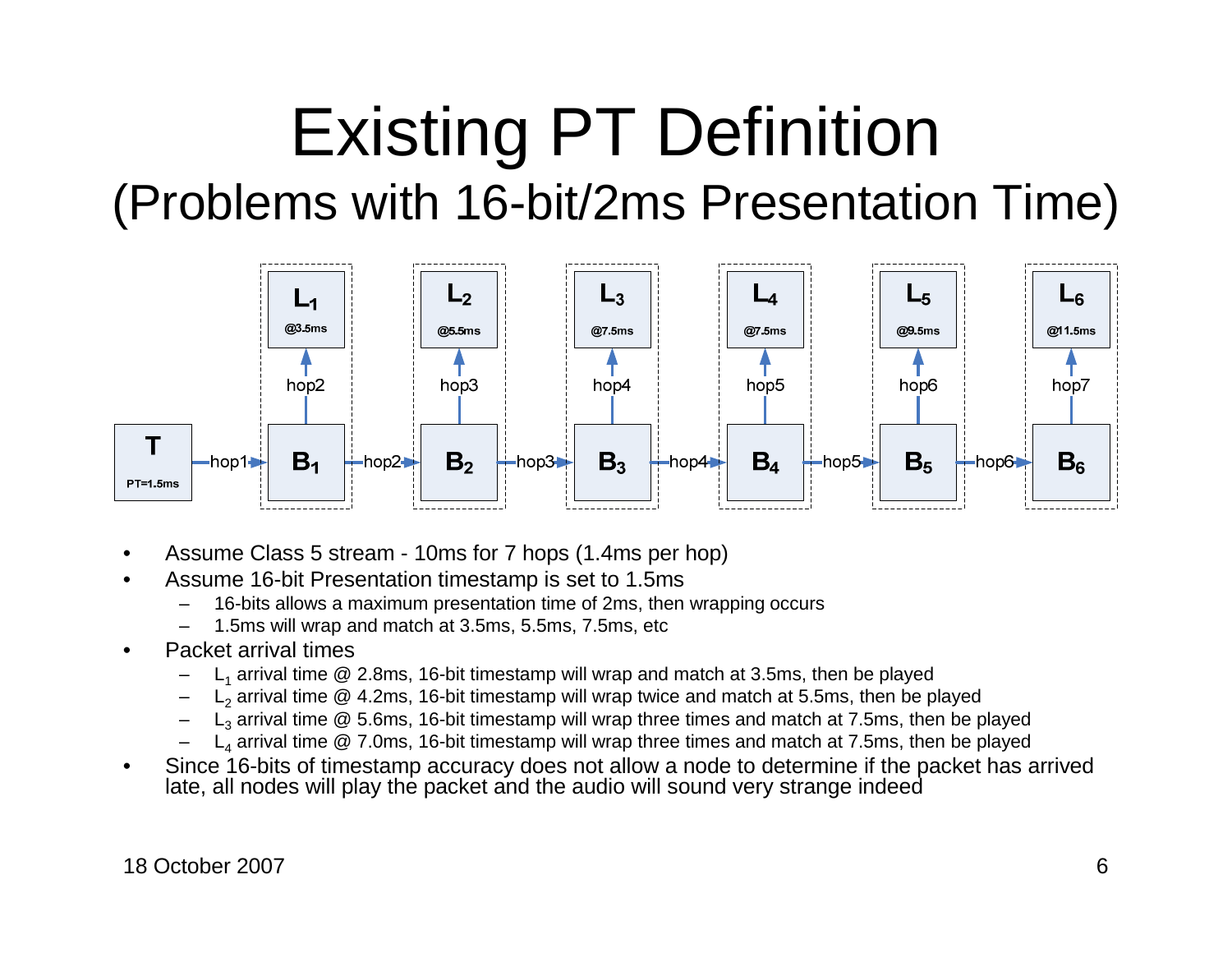## Proposed PT Definition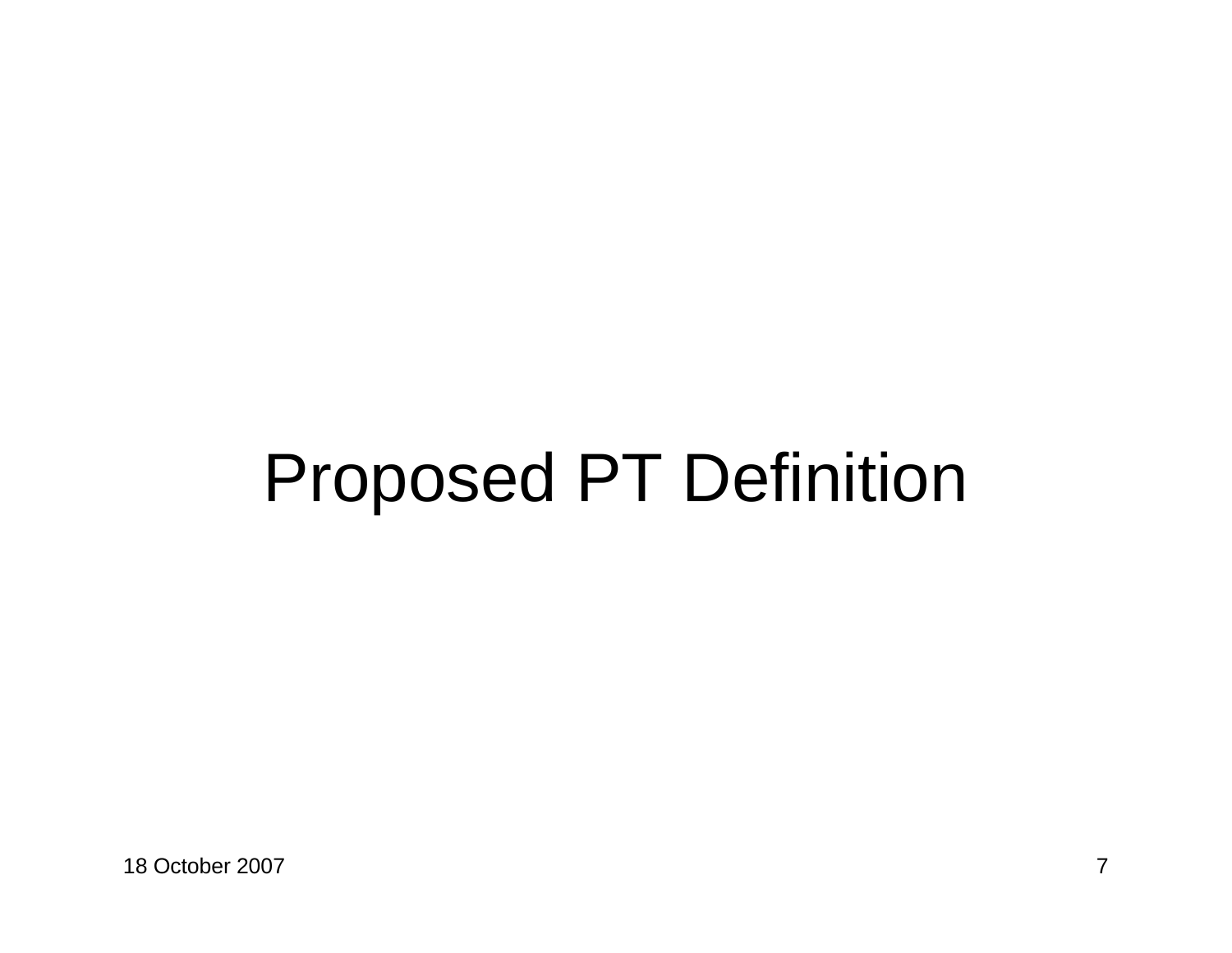## Proposed PT Definition

- P1722 currently defines avbtp\_timestamp (32-bit Source Timestamp) and 61883 SYT field (16-bit and 25-bit)
- Change avbtp\_timestamp to be Presentation Time
	- 32-bit field with nanosecond accuracy
	- 0 to 4.3 second range
	- No clock conversions
- Ignore SYT field
	- $-$  Not used by  $\Delta$ ' Not used by AVB nodes
	- 1394/AVB gateways
		- Leave as-is (handy for 1394-to-AVB-to-1394)
		- Also convert to/from avbtp\_timestamp AVB Presentation Time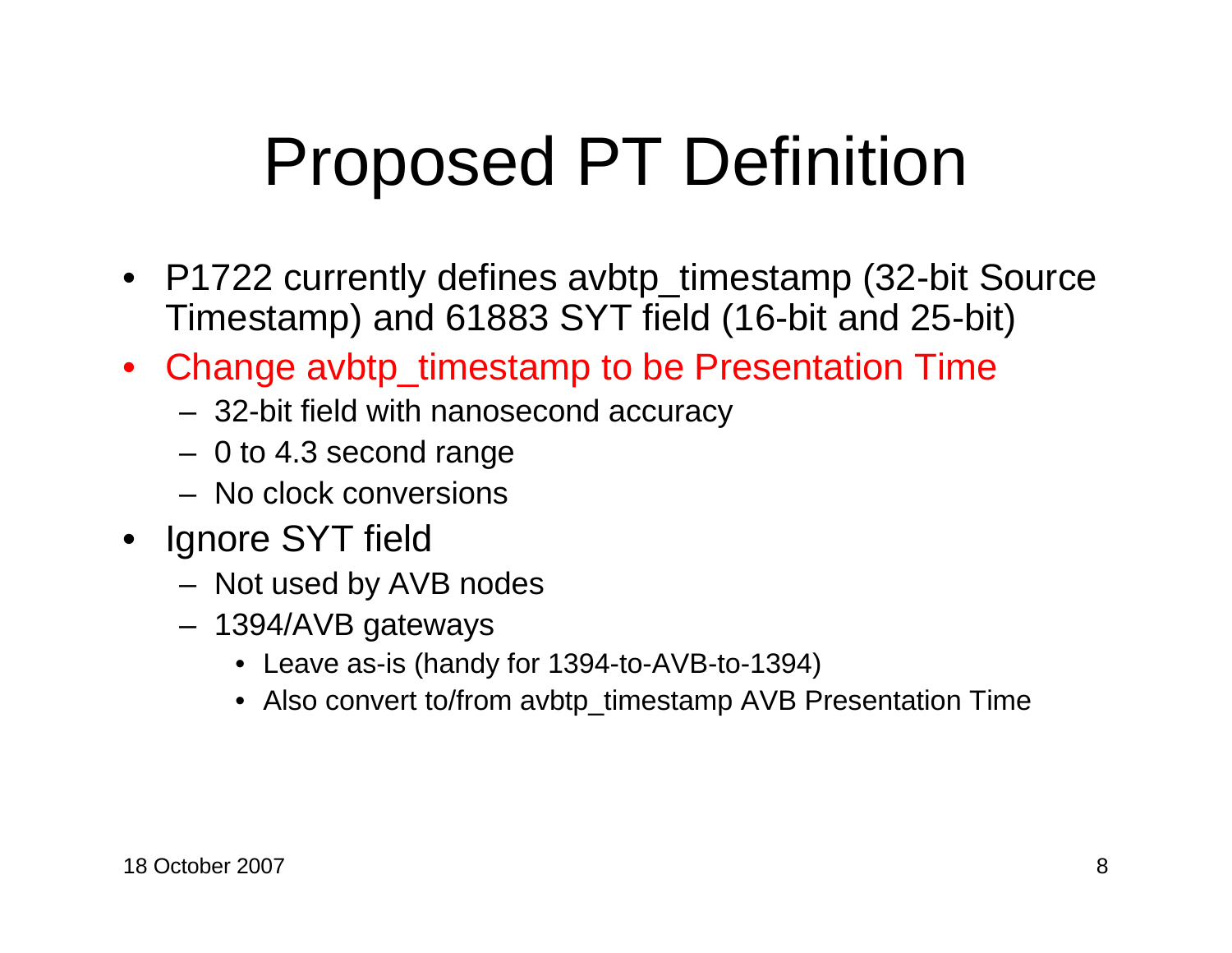## 61883-6 Audio Format (example)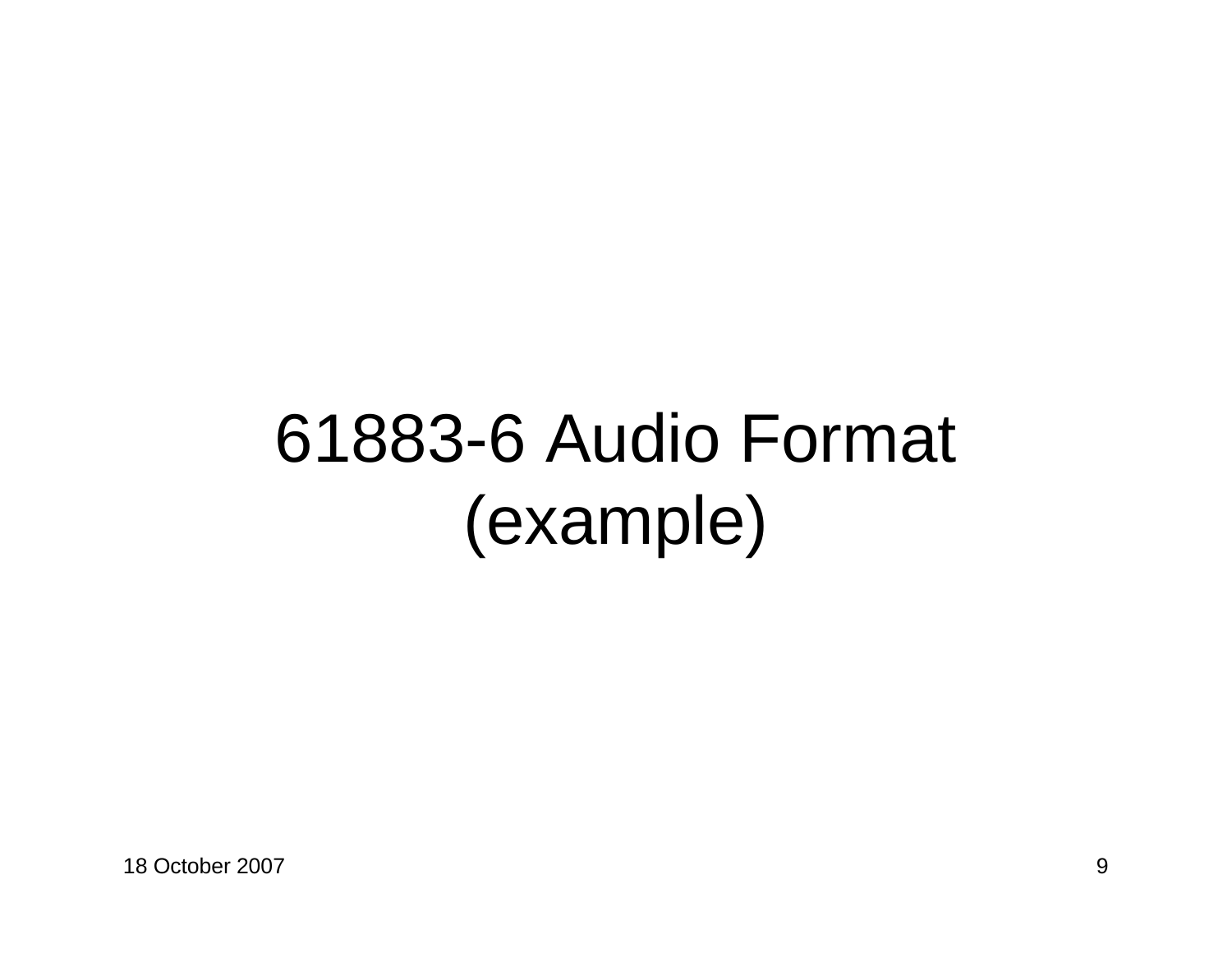#### 61883-6 Audio Format (AM824 Multi-bit linear audio format)

• Based on 61883 Part 6:

Audio and music data transmission protocol

- AM824 Multi-bit linear audio format (clause 8.2.3)
	- 32-bit data
		- 8-bit Label (value = 0x40)
			- ASI1 = 00 (Raw audio from/to CODEC)
			- ASI2 = 00 (24-bit)
		- 24-bit audio sample
- Presentation time stamp every 8<sup>th</sup> sample implies SYT\_INTERVAL=8 (Table 22)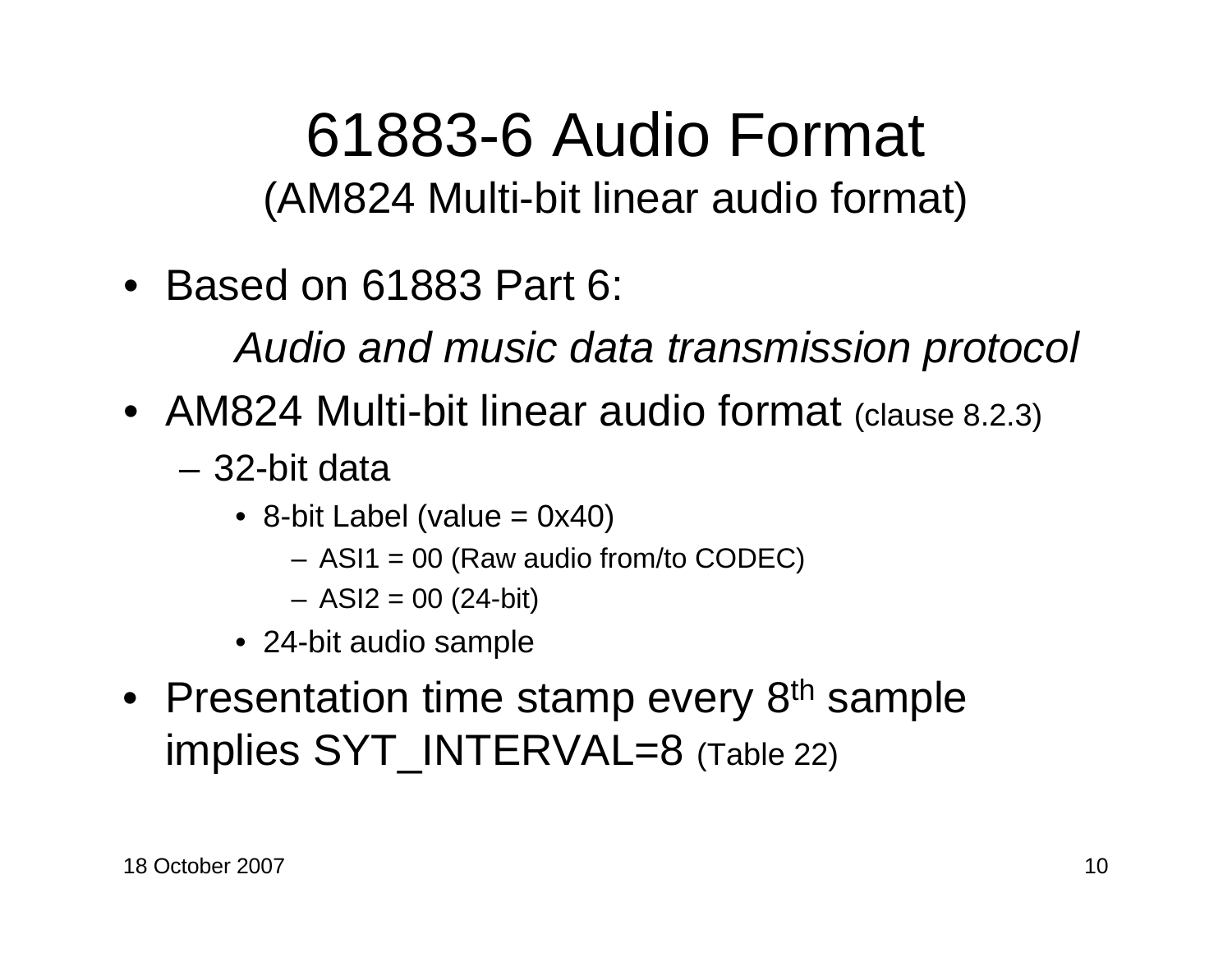#### 61883-6 Audio Format (CIP header details)



- •SID = 63 (specifies that originating source is AVB)
- • $DBS = 1 * (# of channels)$
- • $FN = 00b$  (no fragments)
- QPC = 000b (no FN, therefore no padding)•
- SPH = 1b (using Source Packet Header, i.e. 25-bit SYT field)•
- • $rsv = 00b$
- DBC = Zero based, monotonically increasing, block number of first Data Block in the packet •**(unique per packet)**
- FMT = 0x10 (61883-6 Audio & Music)•
- • $FDF = 0x02$ 
	- FDF.EVT = 00b (Basic AM824 encoding)
	- –FDF.N = 0 (Use default SFC table)
	- FDF.SFC = 010b (48kHz, SYT\_INTERVAL=8)–
- SYT = 0x00 (61883 Presentation Time will be ignored by AVB)•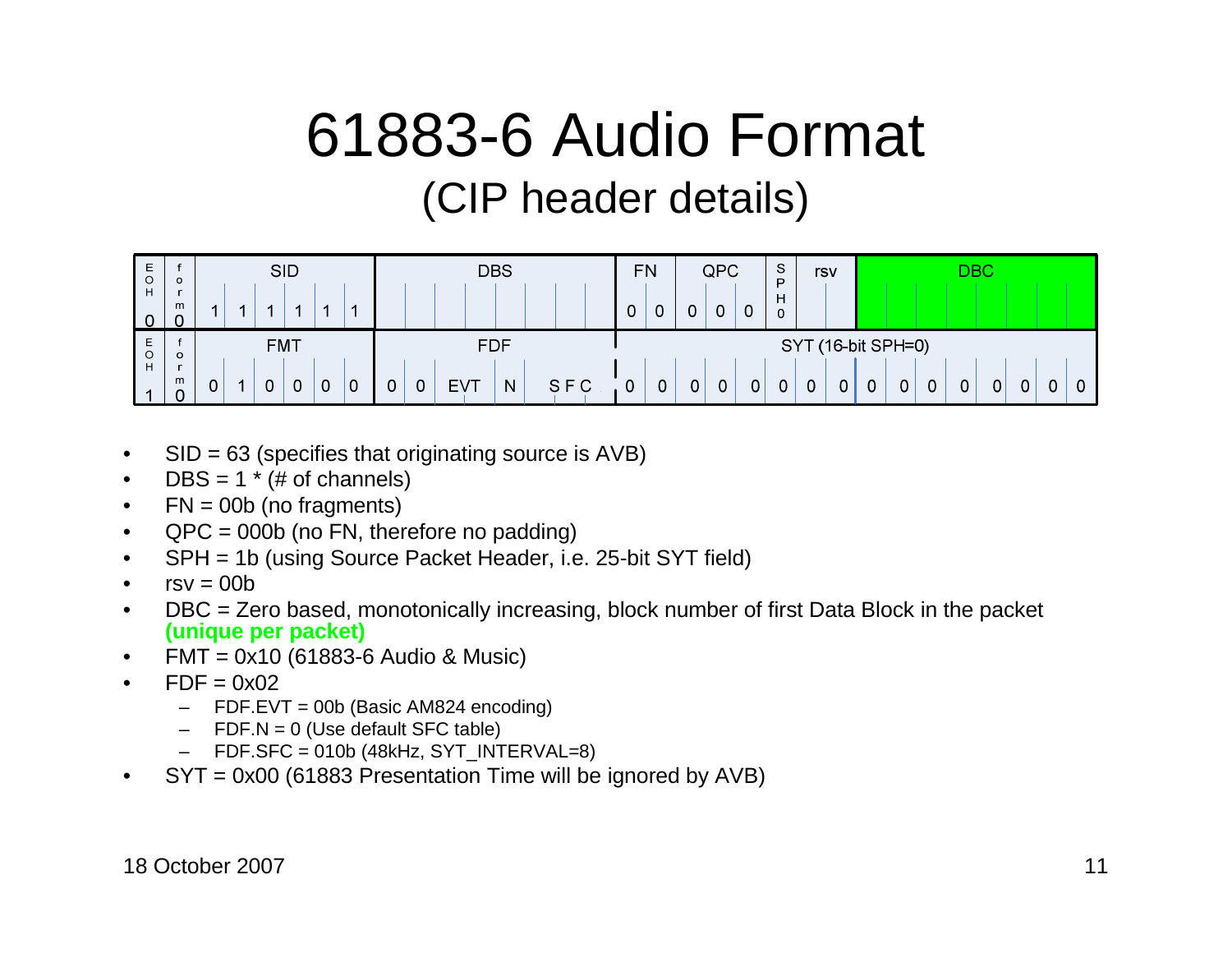### 61883-6 Audio Format **(48kHz audio sampling rate example)**

- A Class A isochronous packet is generated every 8kHz
- CIP Header DBS considerations
	- $-$  Number of datablocks, but not the Number of datablocks, but not the size, can change per packet
		- 44.1kHz stereo audio (DBS=2, L+R)
			- 5-6-5-6-5-6-5-6 samples
			- DBS = 10-12-10-12-10-12
		- 48kHz stereo audio (DBS=2, L+R)
			- Some "accordion" action: 6-6-6-5-6-6-7-6-6
			- DBS = 12-12-12-10-12-12-14-12-12
	- Note that DBS is predefined in everything but 61883-6
- Assume 48kHz audio sampling rate
	- 6 samples every 8kHz
	- Singla timactamn in *c* Single timestamp in each 61883-6 packet
	- Which of the 6 samples does the timestamp relate to?
	- How is the timestamp interpreted?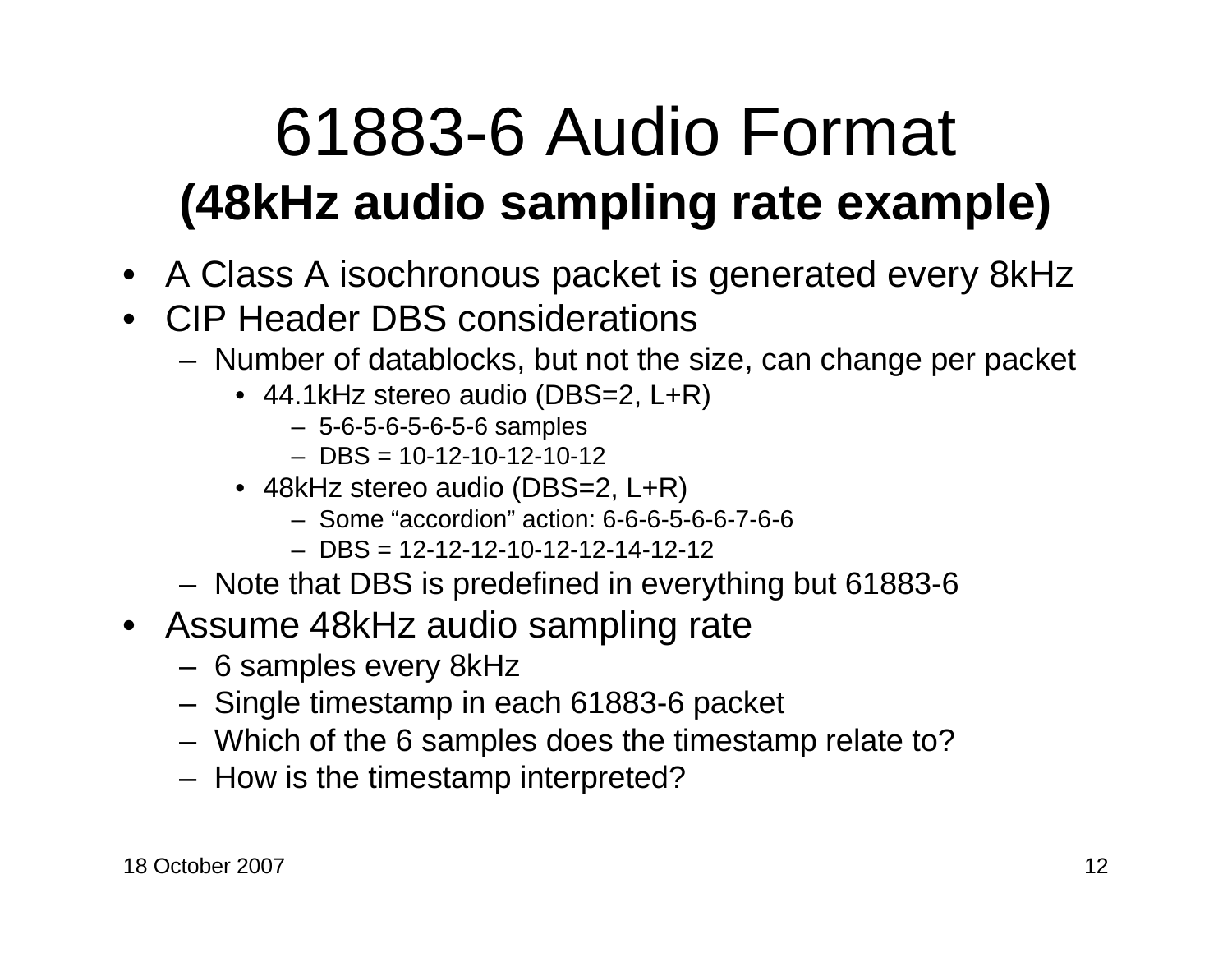### 61883-6 Audio Format **(Timestamp Index)**

- The SYT\_INTERVAL for 48kHz audio specifies that every 8th sample is timestamped (e.g. sample 1,9,17,etc) $\overline{\textbf{S}_1\textbf{S}_2\textbf{S}_3\textbf{S}_4\textbf{S}_5\textbf{S}_6}$   $\overline{\textbf{S}_7\textbf{S}_8\textbf{S}_9\textbf{S}_{10}\textbf{S}_{11}\textbf{S}_{12}}$   $\overline{\textbf{S}_{13}\textbf{S}_{14}\textbf{S}_{15}\textbf{S}_{16}\textbf{S}_{17}\textbf{S}_{18}}$   $\overline{\textbf{S}_{19}\textbf{S}_{20}\textbf{S}_{21}\textbf{S}_{22}\textbf{S}_{23}\textbf{S}_{24}}$   $\overline{\textbf{S}_{$
- Therefore the 1<sup>st</sup> packet timestamp is associated with the 1<sup>st</sup> sample in that packet
- The 2 $^{\sf nd}$  packet timestamp is associated with the 3 $^{\sf rd}$ sample in that packet
- $\bullet~$  The 3rd packet timestamp is associated with the  $5^{\text{th}}$ sample in that packet
- The 4<sup>th</sup> packet timestamp is not associated with any samples in that packet
- The 5<sup>th</sup> packet timestamp is associated with the 1<sup>st</sup> sample in that packet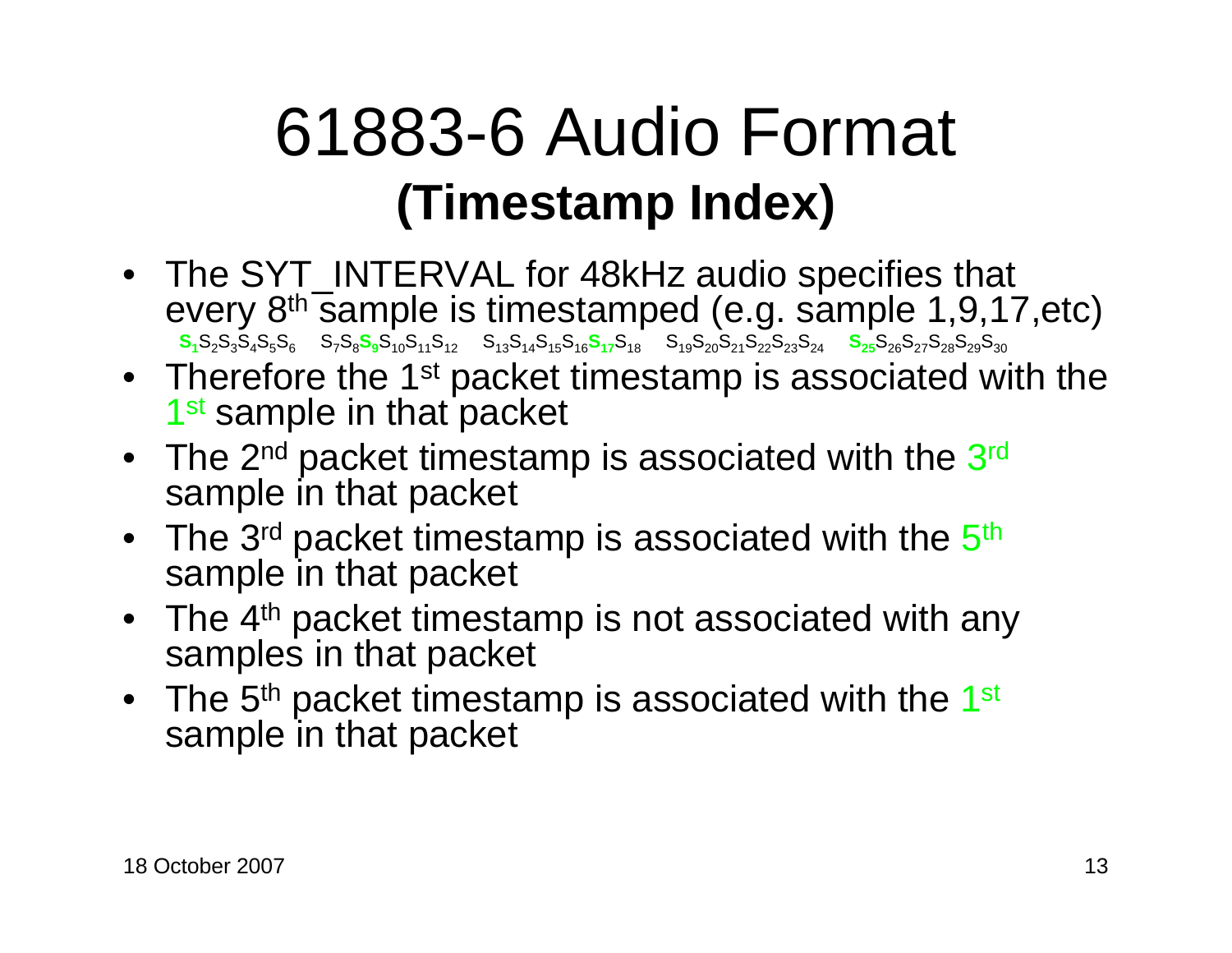### 61883-6 Audio Format **(Timestamp Index)**

- How can a device know which sample is timestamped in the current packet?
	- SYT\_INTERVAL is encoded in FDF.SFC bits
	- DBC identifies the Data Block Count of the first Data Block in the packet
	- –Calculate the 0-based Sample Index like this:

mod((SYT\_INTERVAL – mod(DBC, SYT\_INTERVAL)), SYT\_INTERVAL)

• SYT\_INTERVALs (8,16,32) are designed to make it easy to calculate time for a single sample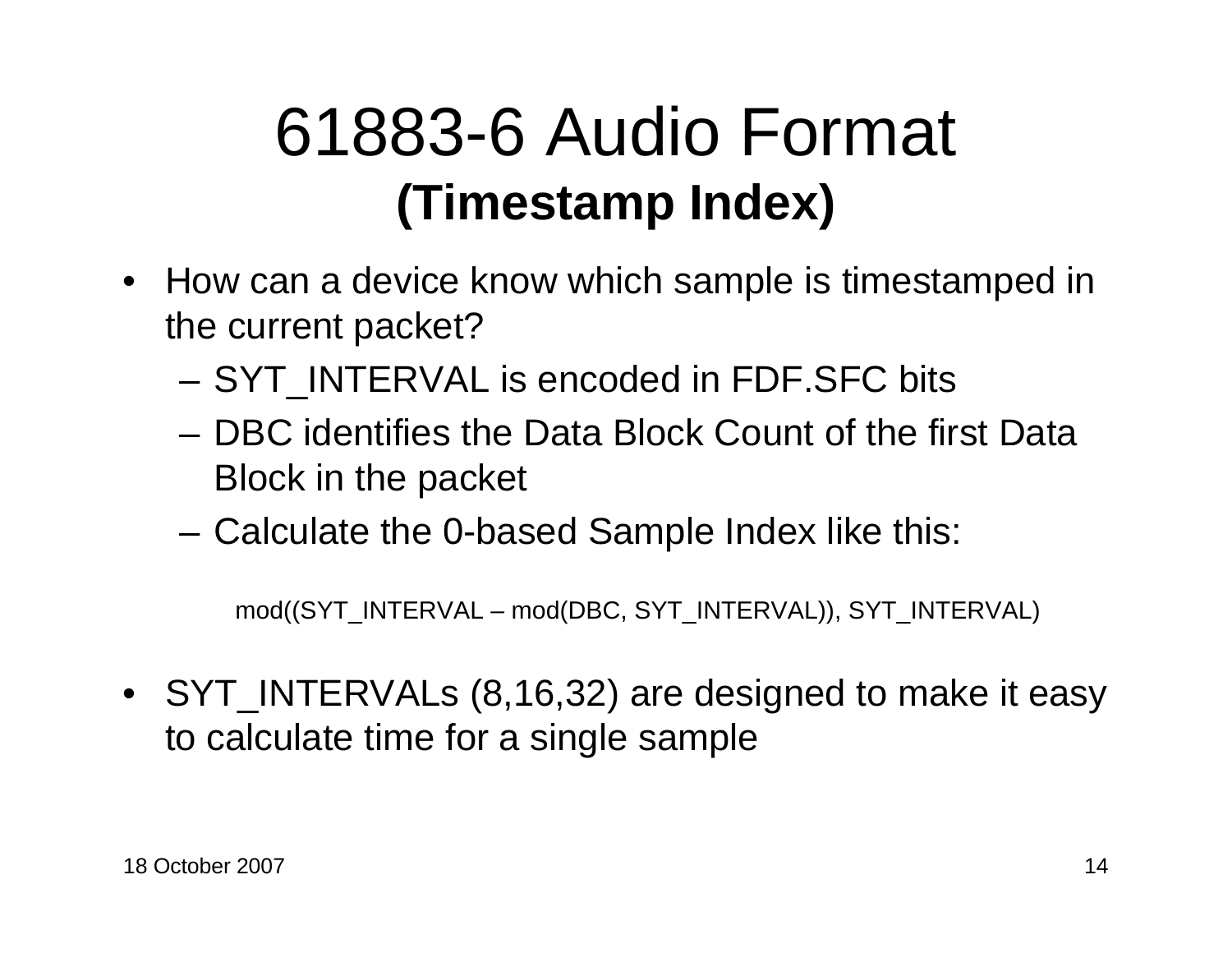#### 61883 Timestamp Intervals **(Sample Index)**

|         |            |                              | <b>Sample Index</b>               |
|---------|------------|------------------------------|-----------------------------------|
| Packet# | <b>DBC</b> | $X = mod(DBC, SYT_INTERVAL)$ | mod((SYT_INTERVAL-X),SYT_INTERVAL |
|         |            |                              |                                   |
|         |            |                              |                                   |
|         | 12         |                              |                                   |
|         | 18         |                              |                                   |
|         | 24         |                              |                                   |
|         | 30         |                              |                                   |

The table above shows an example of the Sample Index calculations. Note in packet #4 the Sample Index is 6, but the samples only run from 0 to 5. This means the timestamp in packet #4 does not apply to any of the samples in that packet. In fact, it is the same timestamp that will be reported in packet #5.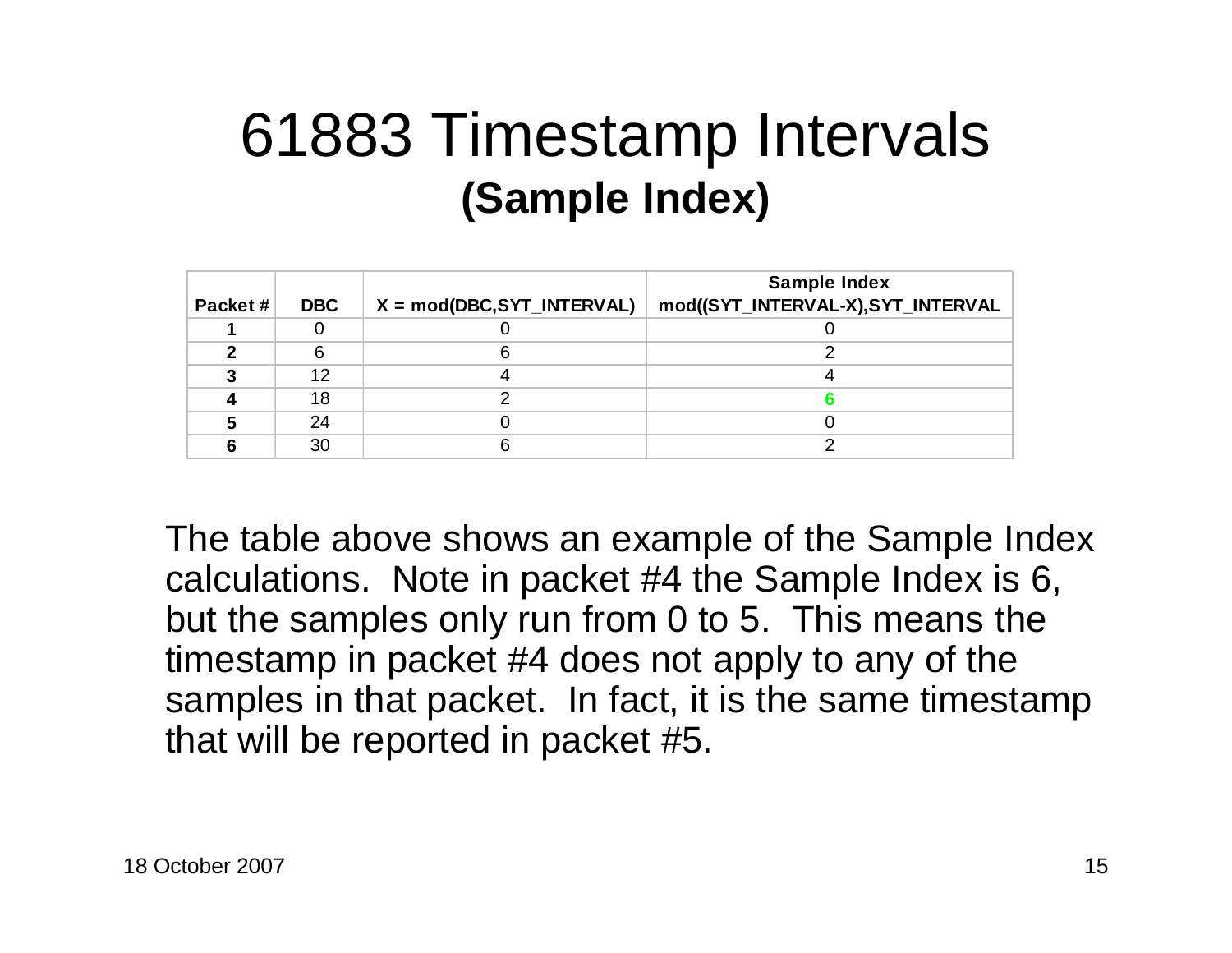## P1722 A/V Network Requirements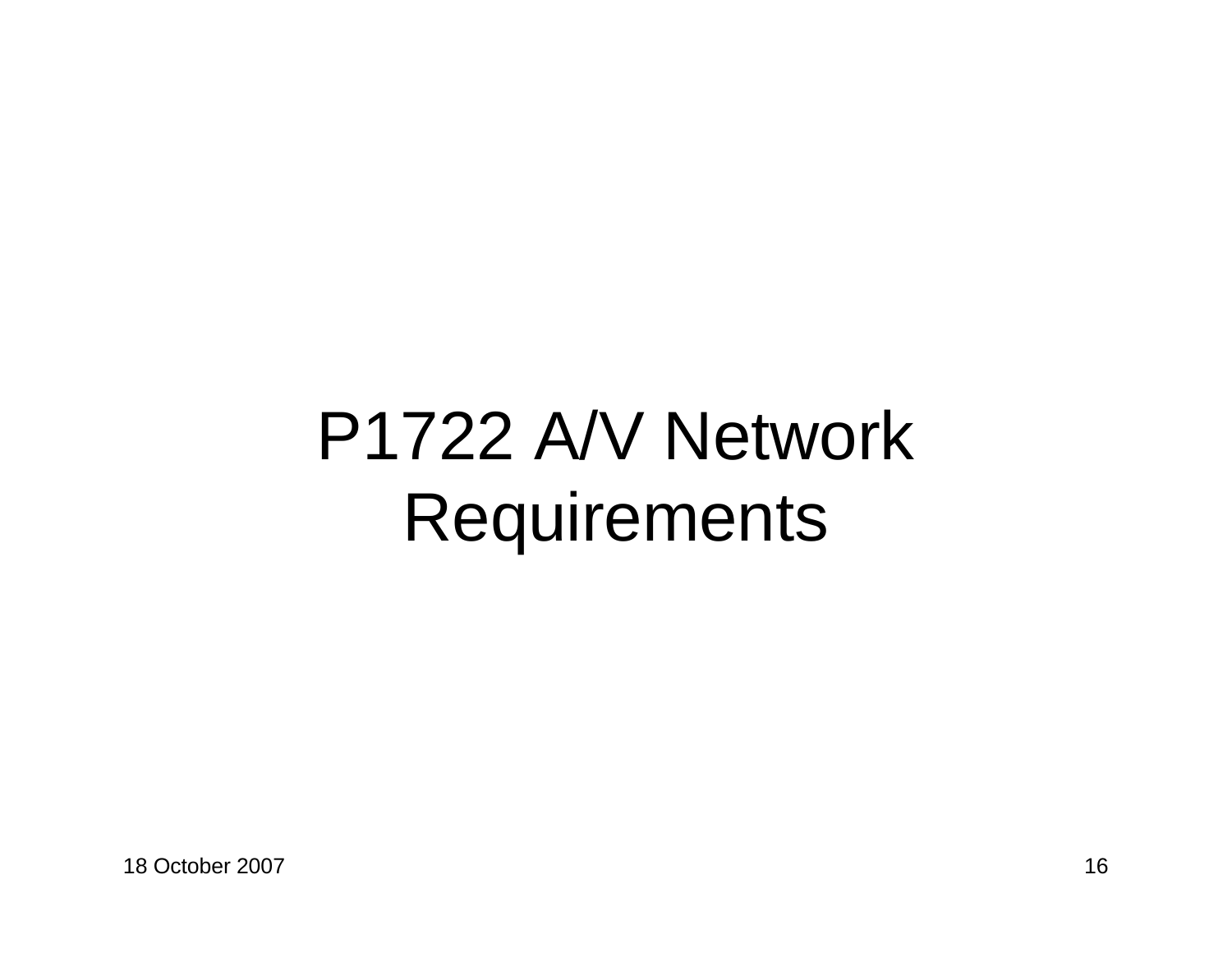## P1722 A/V Network Requirements

- AVB defines low latency Class A traffic with a maximum latency of 2ms over 7 hops
- AVB defines higher latency Class B traffic with a maximum latency of 10ms over 7 hops
- Network should be capable of synchronized Class A delivery of audio data anywhere from 1 hop to 7 hops away (i.e. nearest node may have to buffer 2ms of audio streaming data)
- By default, Presentation Time Offset will be 2ms from ingress time
- Presentation Time Offset greater than 2ms might be handled by the end-node devices, not the network itself
	- NIC should be able to tell driver about latency greater than it can handle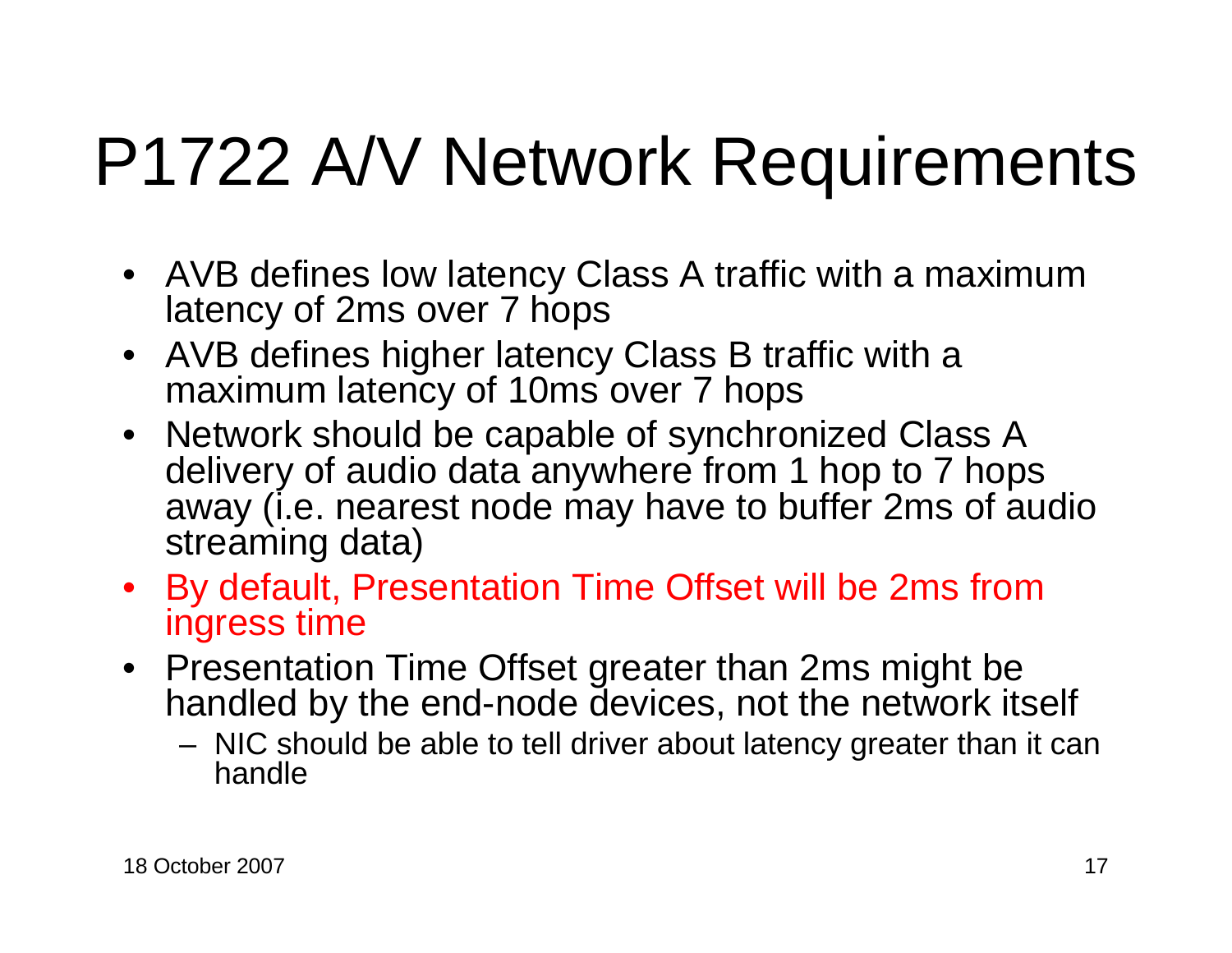## 802.1AS GrandMaster Changes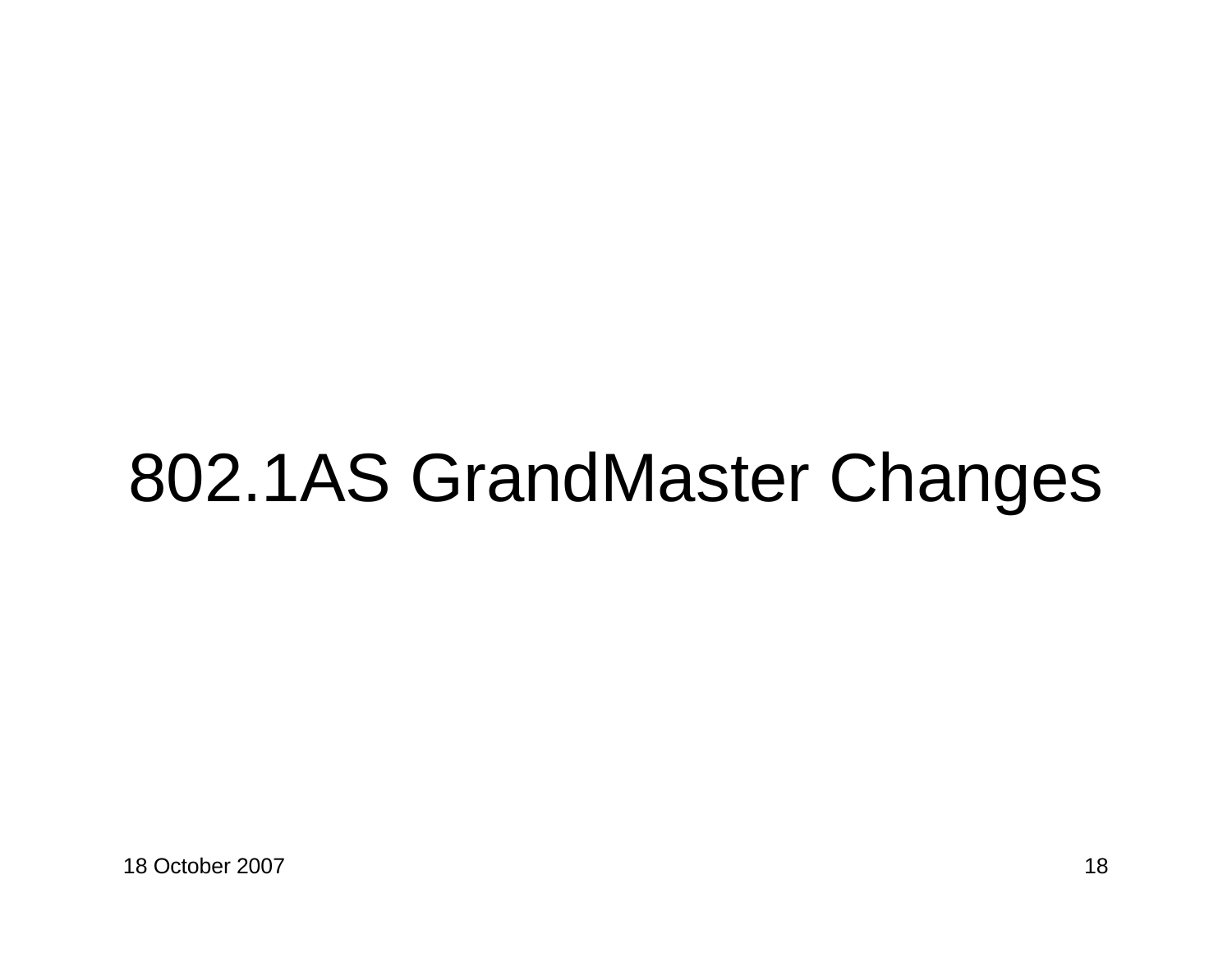#### 802.1AS GrandMaster Changes **(Introduction)**

- Consider Presentation Time as a "highly preferred" time, but not a "mandatory" time
- 61883 DBC is much more useful than just a monotonically increasing number
- GrandMaster change can affect Talker and Listener in different order:

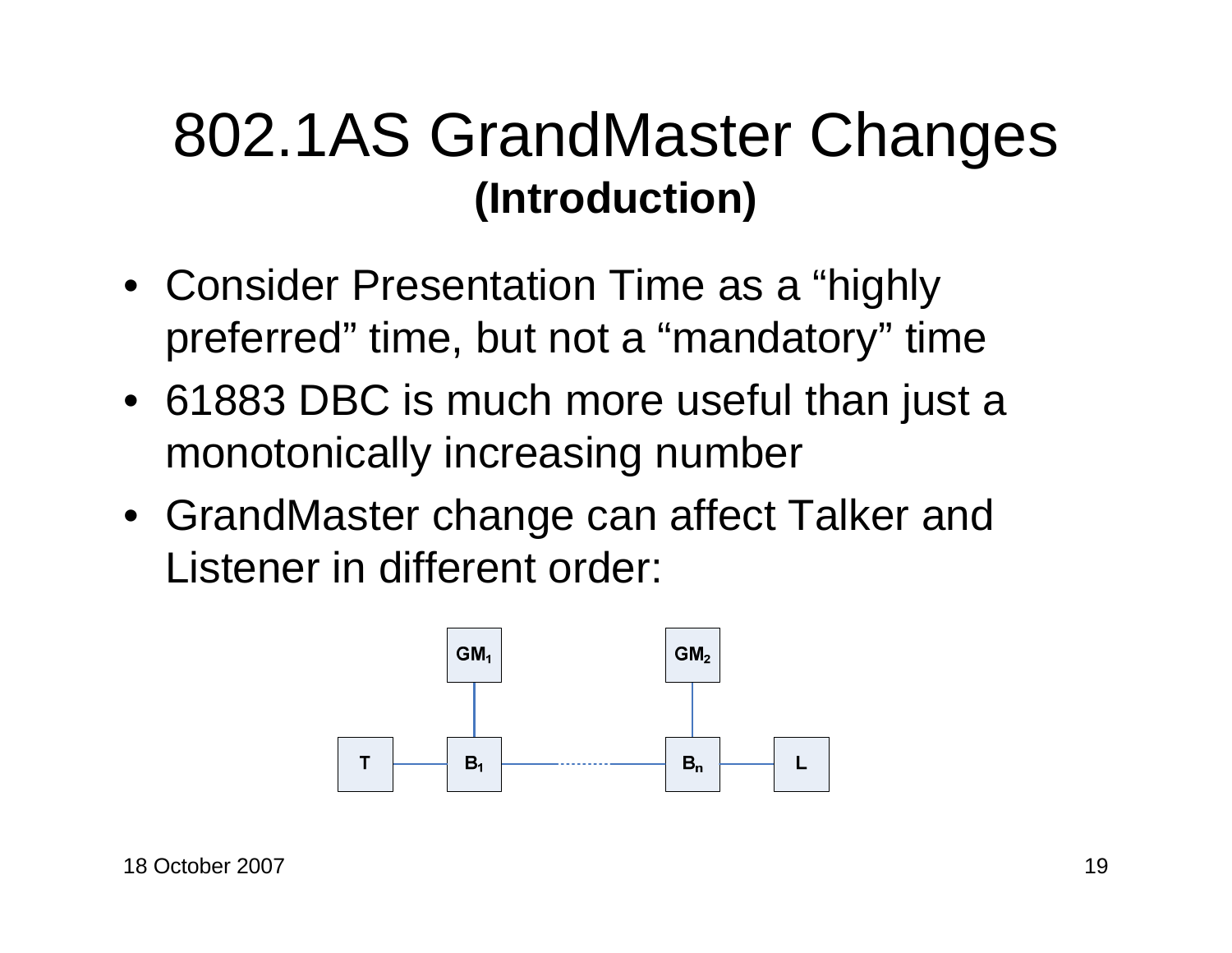#### 802.1AS GrandMaster Changes **(Scenario)**

- $\bullet$  Listener media clock PLL will be locked to current PTP GM via DBC and Presentation Time stamps (PTS) in packet
- $\bullet$ Listener could calculate an average sample rate using DBC and PTS
- During GM change Listener will see PTS that don't match what it computes  $\bullet$ via DBC and the calculated average sample rate
	- There may also be a notification from PTP layer (will be at least 3 seconds late!)
- $\bullet$  Listener should free-run for several packets (length of time relates to AS settling time)
- Eventually GM change will reach both Talker and Listener, and "correctly" $\bullet$ time stamped packets will arrive
- When PTS is "close enough" to Listener PTP time the Listener can start fine  $\bullet$ tuning PLL frequency (Listener should not make any assumptions about frequency until this time)
- The previous statement implies that Talker cannot change Presentation  $\bullet$ Time Offset of an existing stream
- Missing DBC sequences will signify lost samples and can be handled  $\bullet$ appropriately without affecting frequency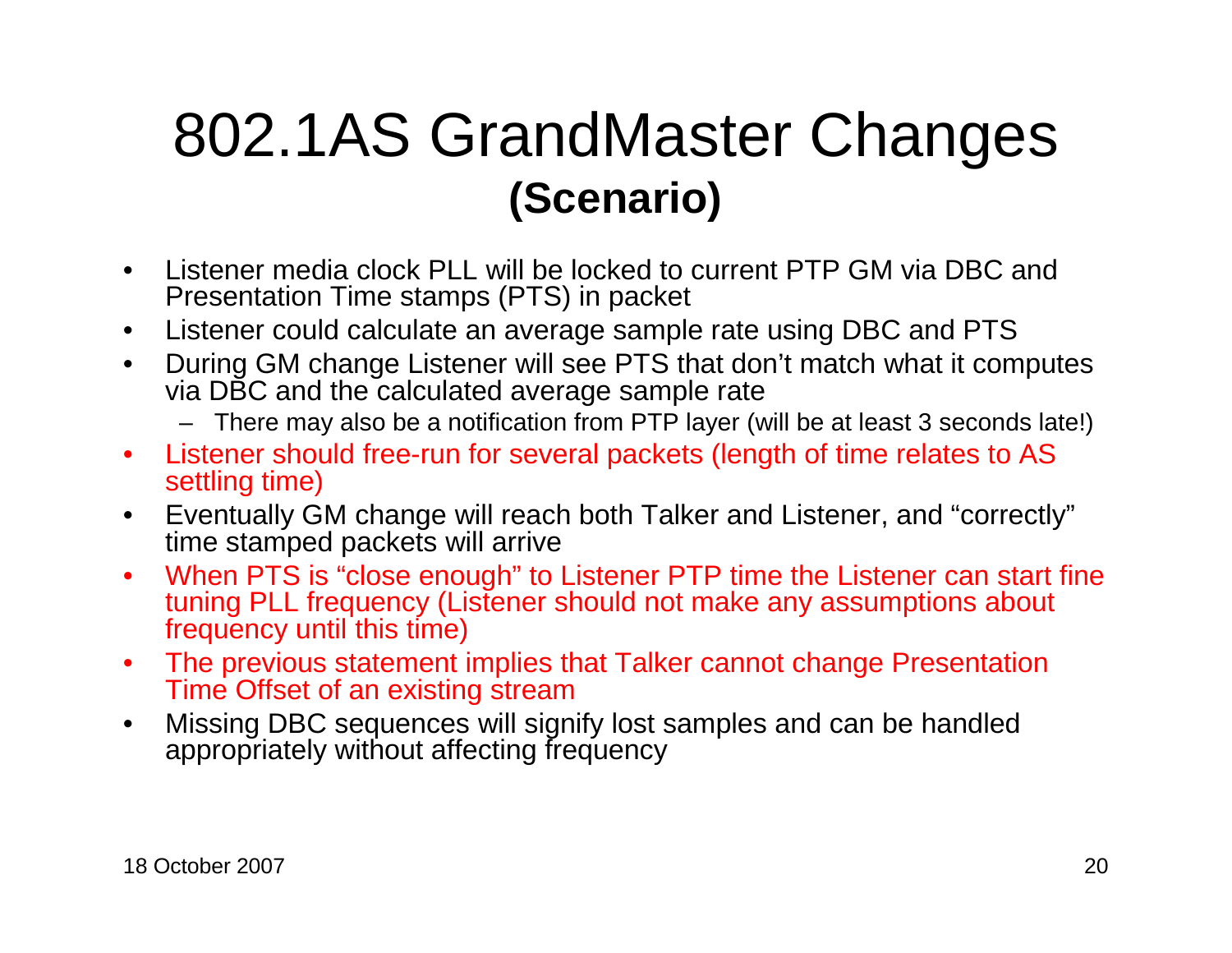### 1394/AVB Gateway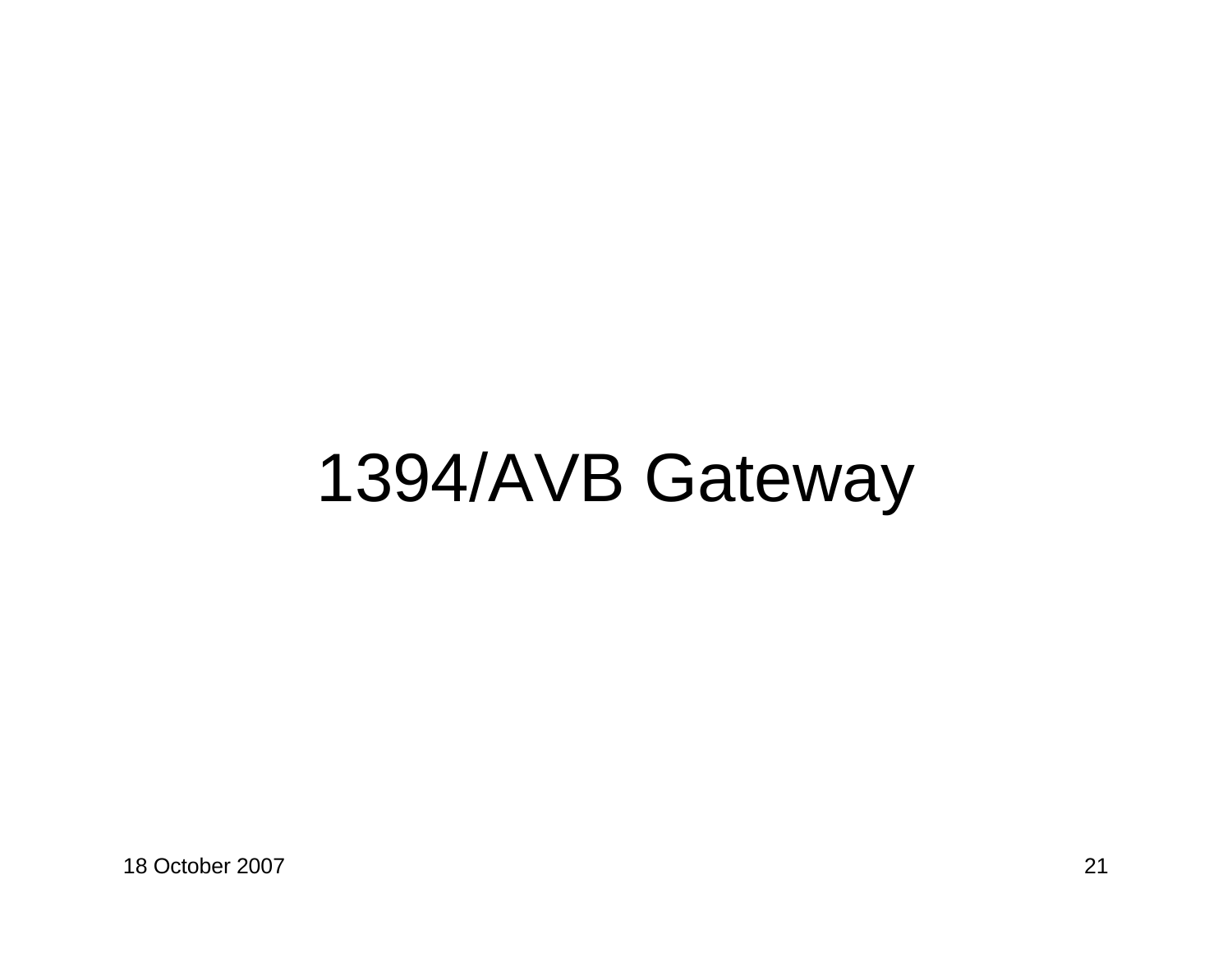#### 1394/AVB Gateway **(1394-to-AVB)**

- Convert SYT field to AVB Presentation Time
- Leave SYT field intact AVB ignores it
- Exchange cross-timestamp packets with other 1394/AVB Gateways
- Could strip the 32-bit SPH to save a quadlet
	- Would introduce jitter on 1394-to-AVB-to-1394
	- AVB Listener ignores SYT field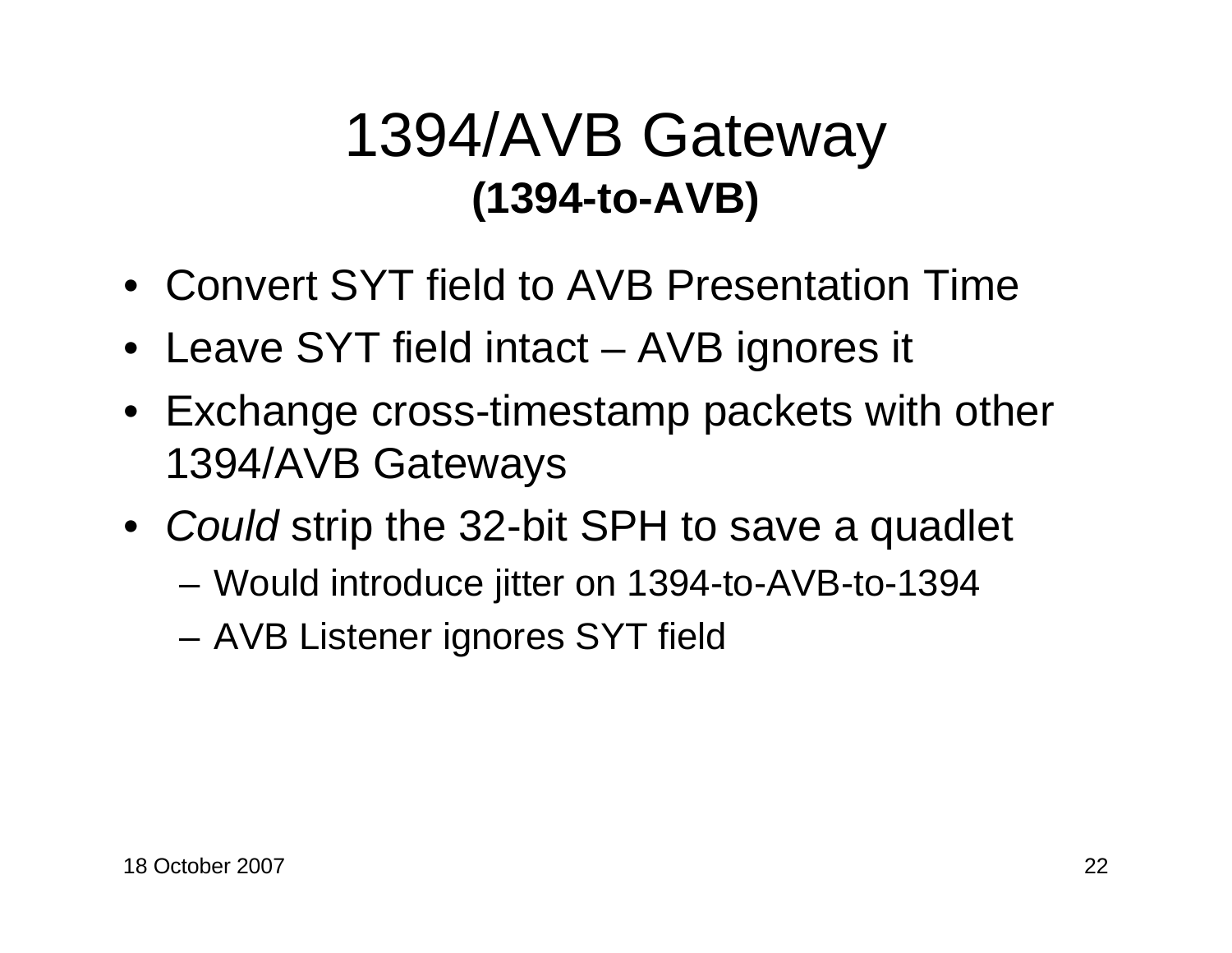#### 1394/AVB Gateway **(AVB-to-1394)**

- If SID=63 (AVB Talker)
	- Convert AVB Presentation Time to SYT field
	- Possible problems with 2ms SYT field on Part 2, 3, 5 & 6
- Exchange cross-timestamp packets with other 1394/AVB **Gateways**
- Possibly recreate SPH
	- If  $\text{SID} \ll 63$
	- And  $SPH = 1$
- Larger range of AVB Presentation Time Offsets could require buffering in gateway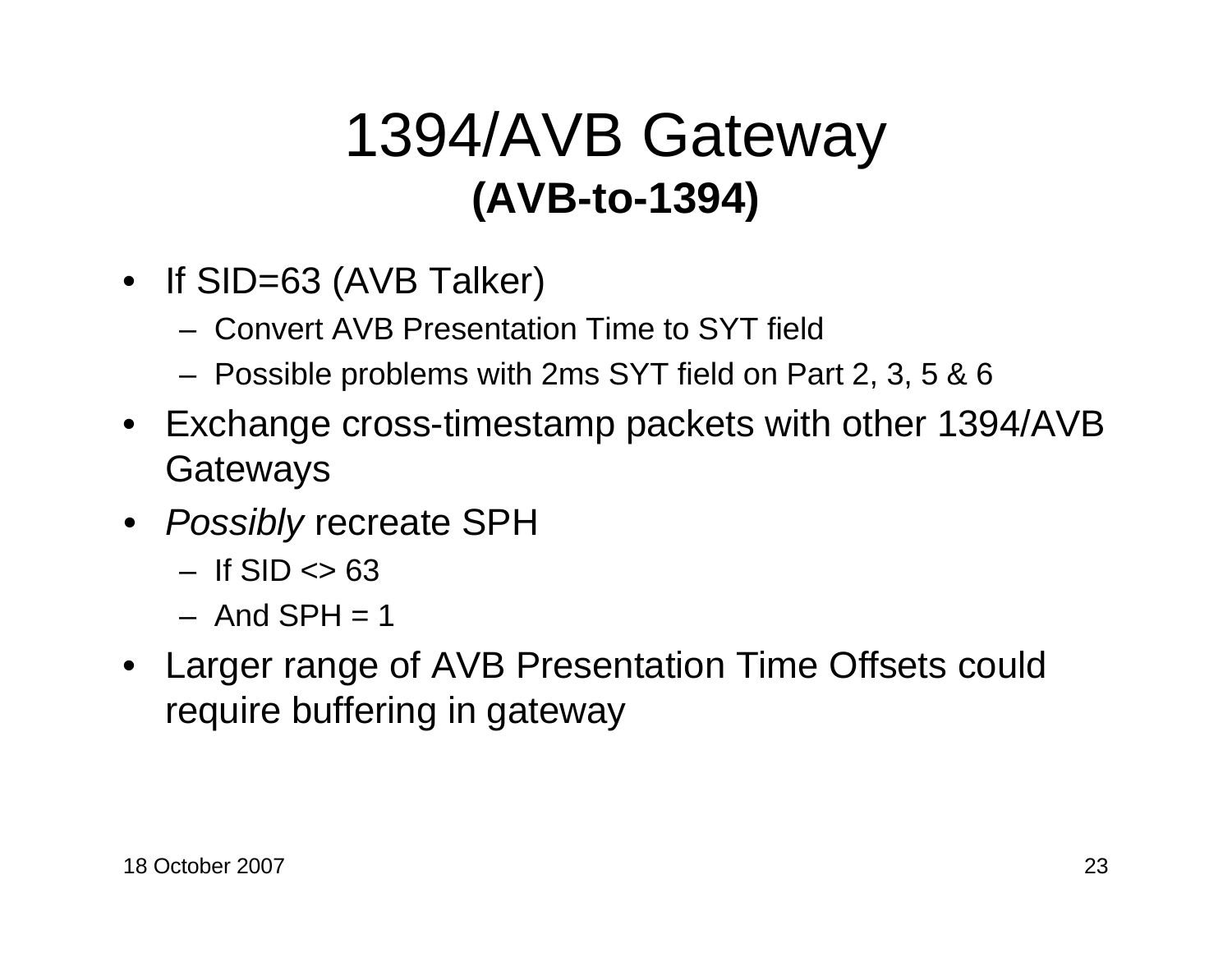### Unanswered Questions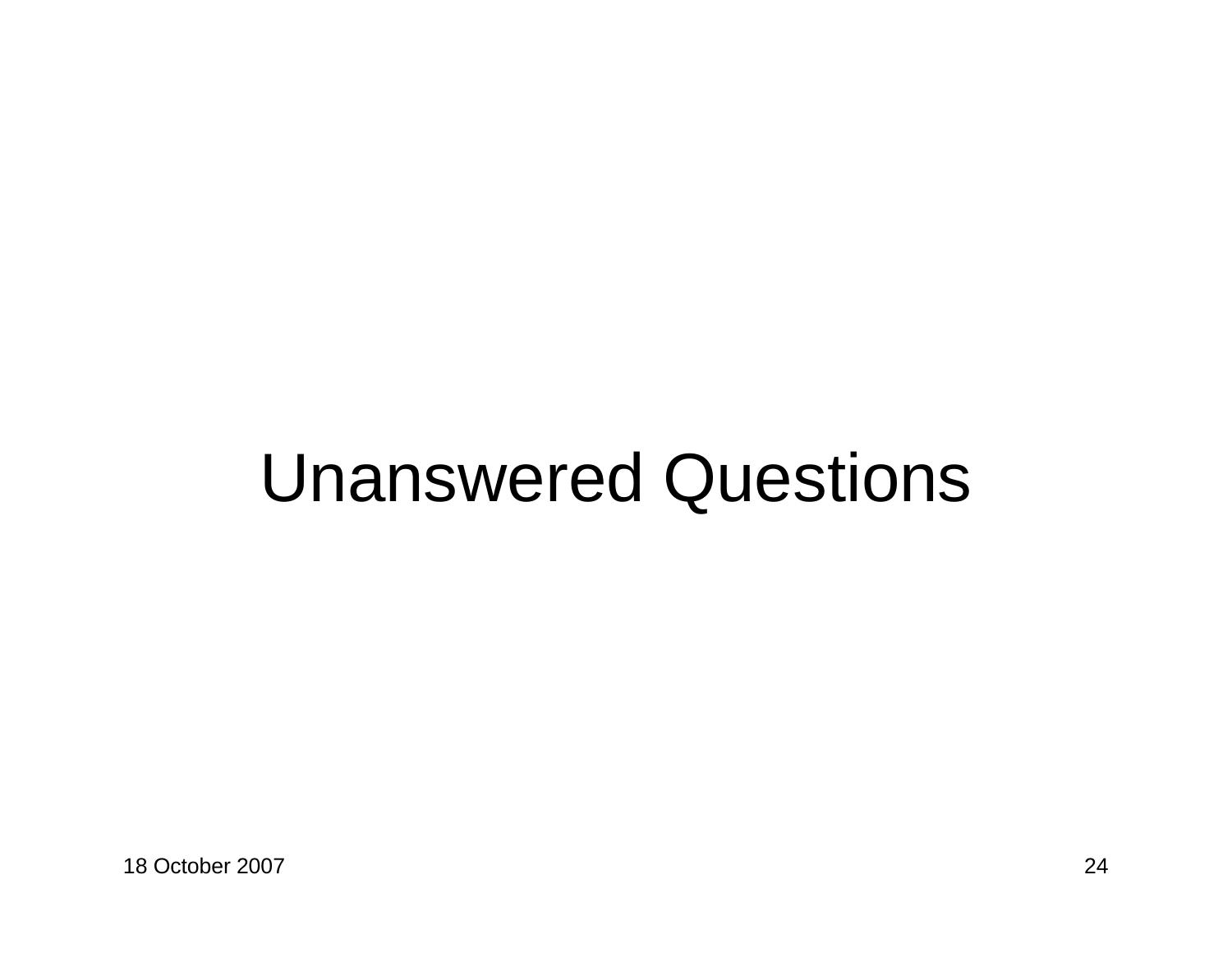## Unanswered Questions

- 1. What about playing samples if presentation time has already passed?
	- •What if it only happens once?
	- What if it consistently happens?•
	- •Consumer only?
	- Visual indication if samples are discarded?•
- 2. What about presentation time that is so far in the future that the node can't buffer it?